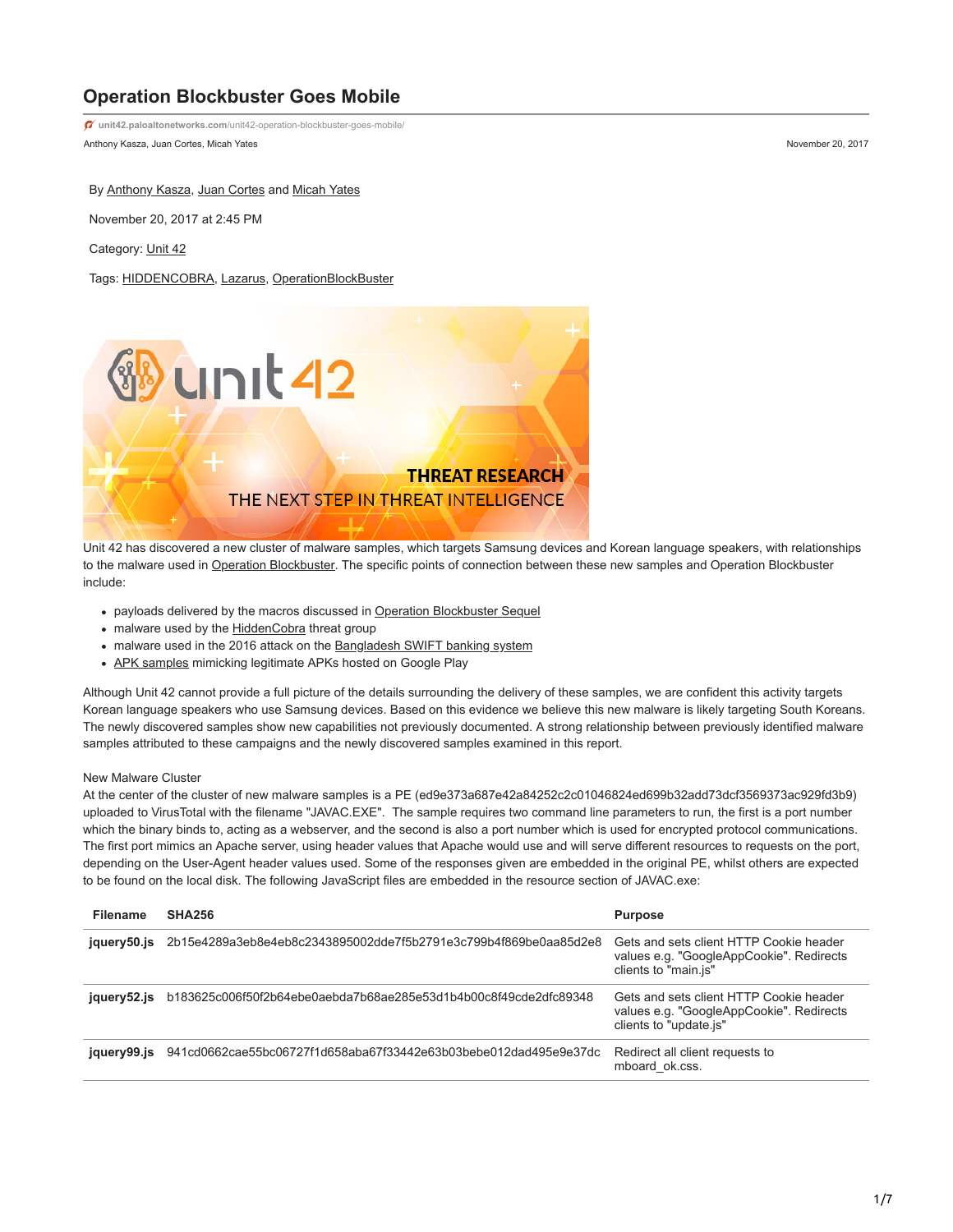| main.js   | 790662a047047b0470e2f243e2628d8f1b62794c1359b75ed9b856325e9c961a | Collect system information and invoke a<br>system shell. These are used to accomplish<br>the following:<br>Install and invoke an APK<br>Write an ELF file to disk on the client                                    |
|-----------|------------------------------------------------------------------|--------------------------------------------------------------------------------------------------------------------------------------------------------------------------------------------------------------------|
| umc.apk   | 4694895d6cc30a336d125d20065de25246cc273ba8f55b5e56746fddaadb4d8a | Three nested APKs which ultimately lead to<br>a backdoor APK implant. This file is likely<br>installed silently by visiting the next resource<br>with an HTTP client.<br>Further details on this APK follow below. |
| update.js | cf3e9baaac7efcaff8a9864da9f12b4115ba3f148ae5cfc21f3c158f6182b792 | Redirect all client requests to a URL which<br>triggers a vulnerability in Samsung devices<br>to install an APK.                                                                                                   |

The system name this PE HTTP server is intended to execute on has a hostname of "RUMPUS-5ED8EE00". This is checked by JAVAC.exe during execution. Besides the resources listed in the table above, it is important to note that JAVAC.exe expects additional files located on the system due to some of the resources referencing local JavaScript files. These include the following filenames:

- mboard ok.css
- node\_n.js
- node\_e.js
- node\_g.js
- node\_p.js
- node ok.js
- node\_nc.js
- node\_ex.js

We have not been able to obtain copies of these resources.

Related ELF ARM Samples

The ELF ARM file embedded in main.js is written to HTTP clients' disks by the logic in main.js. Below is a table outlining indicators from this embedded ELF ARM.

| <b>SHA256</b>                                                                            | <b>Description</b> | <b>Embedded IPv4</b><br><b>Addresses</b>           |
|------------------------------------------------------------------------------------------|--------------------|----------------------------------------------------|
| 0ff83f3b509c0ec7070d33dceb43cef4c529338487cd7e4c6efccf2a8fd7142d ELFARM file embedded in | main.js            | 97.211.212.31<br>14.139.200.107<br>175 100 189 174 |

This ELF ARM file is one of three we identified. These ELF files are similar to PE files named [Cruprox](https://www.symantec.com/security_response/writeup.jsp?docid=2017-041002-5341-99) by [Symantec](https://www.symantec.com/connect/blogs/wannacry-ransomware-attacks-show-strong-links-lazarus-group), [Manuscrypt](https://securelist.com/apt-trends-report-q2-2017/79332/) by Kaspersky, and [Clevore](https://www.trendmicro.com/vinfo/us/threat-encyclopedia/malware/troj_clevore.a) by Trend Micro. The ELF ARM samples contain lists of domains (used for deception) and IPv4 addresses (used for command and control). These domains and IPv4 addresses are used to generate crafted TLS sessions similarly to the "fake TLS" communication mechanisms in section 4.3.3.1 of the [Operation Blockbuster](https://www.operationblockbuster.com/wp-content/uploads/2016/02/Operation-Blockbuster-Report.pdf) report by Novetta.

The ELF ARM samples choose one of the embedded domains to populate an [SNI field](https://en.wikipedia.org/wiki/Server_Name_Indication) of a TLS connection to one of the embedded IPv4 addresses. By doing command and control in this way an analyst observing the connection stream only sees what looks like (but is not) a TLS connection to a legitimate domain name. The domain names included in

0ff83f3b509c0ec7070d33dceb43cef4c529338487cd7e4c6efccf2a8fd7142d are as follows:

- myservice.xbox[.]com
- uk.yahoo[.]com
- web.whatsapp[.]com
- www.apple[.]com
- www.baidu[.]com
- www.bing[.]com
- www.bitcoin[.]org
- www.comodo[.]com
- www.debian[.]org
- www.dropbox[.]com
- www.facebook[.]com
- www.github[.]com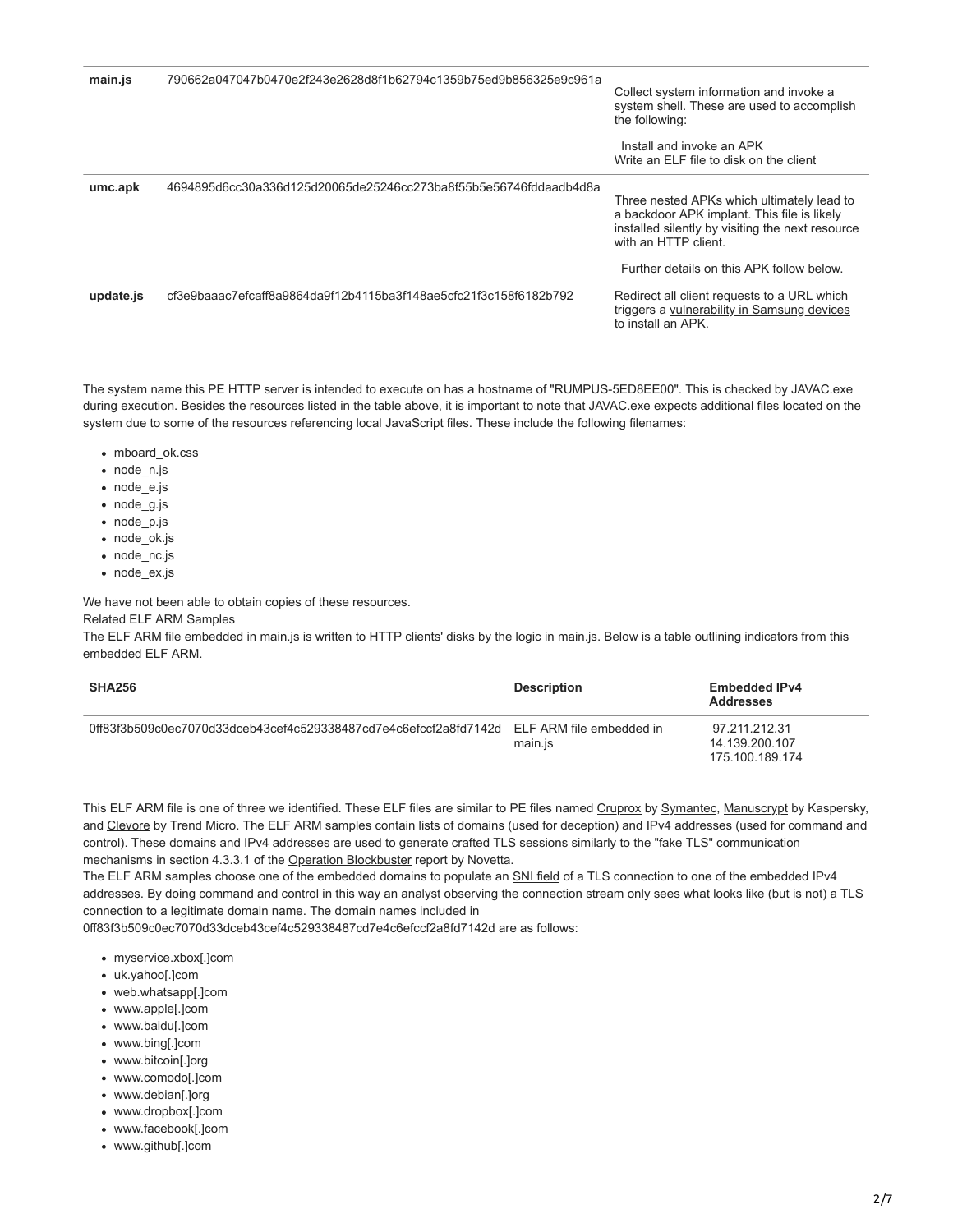- www.google[.]com
- www.lenovo[.]com
- www.microsoft[.]com
- www.paypal[.]com
- www.tumblr[.]com
- www.twitter[.]com
- www.wetransfer[.]com
- www.wikipedia[.]org

An example TLS "Client Hello" record generated by 0ff83f3b509c0ec7070d33dceb43cef4c529338487cd7e4c6efccf2a8fd7142d is given below. It includes a legitimate domain name in its SNI field yet is sent to a command and control IPv4 address.

- Frame 44: 212 bytes on wire (1696 bits), 212 bytes captured (1696 bits)
- Ethernet II, Src:
- ⇒ Ethernet II, Src:<br>⇒ Internet Protocol Version 4, Src:<br>⇒ Transmission Control Protocol, Src Port: 65203 (65203), Dst Port: 443 (443), Seq: 320638677…<br>⇒ [2 Reassembled TCP Segments (163 bytes): #42(5), #44(158)]<br>▼ Secure
- 
- - ▼ TLSv1 Record Layer: Handshake Protocol: Client Hello Content Type: Handshake (22) Version: TLS 1.0 (0x0301) Length: 158 ▼ Handshake Protocol: Client Hello<br>Handshake Type: Client Hello (1) Length: 154
		- Version: TLS 1.0 (0x0301)  $\triangleright$  Random
		- Session ID Length: 0
		- Cipher Suites Length: 72
		- ▶ Cipher Suites (36 suites)
		- Compression Methods Length: 1  $\triangleright$  Compression Methods (1 method)
		- Extensions Length: 41
		- ▼ Extension: server\_name
		- Type: server\_name (0x0000) Length: 21 ▼ Server Name Indication extension Server Name list length: 19 Server Name Type: host\_name (0)
		- Server Name length: 16 Server Name: www.facebook.com
		- Extension: elliptic\_curves
		- Extension: ec\_point\_formats

By examining strings, binary functions, and embedded IPv4 addresses of 0ff83f3b509c0ec7070d33dceb43cef4c529338487cd7e4c6efccf2a8fd7142d, we were able to hunt for and locate two additional ELF ARM samples. Below is a table of the related ELF ARM samples:

| <b>SHA256</b>                                                    | <b>Description</b>                                                                                                                                                                                      |
|------------------------------------------------------------------|---------------------------------------------------------------------------------------------------------------------------------------------------------------------------------------------------------|
| 800f9ffd063dd2526a4a43b7370a8b04fbb9ffeff9c578aa644c44947d367266 | ELF ARM file likely of the same malware family as<br>0ff83f3b509c0ec7070d33dceb43cef4c529338487cd7e4c6efccf<br>Embedded in<br>06cadaac0710ed1ef262e79c5cf12d8cd463b226d45d0014b208<br>(described below) |

**153db613853fb42357acb91b393d853e2e5fe98b7af5d44ab25131c04af3b0d6** ELF ARM file likely of the same malware family as

0ff83f3b509c0ec7070d33dceb43cef4c529338487cd7e4c6efccf

Related APK Samples

In addition to ELF ARM files the HTTP Server can also serve APK files. As previously stated, an APK with SHA256 4694895d6cc30a336d125d20065de25246cc273ba8f55b5e56746fddaadb4d8a is embedded as a resource in the HTTP PE server sample with a name of "umc.apk". Umc.apk defines intent filters to receive events from the Android operating system when the APK is replaced (PACKAGE\_REPLACED), when

the device receives a text message (SMS\_RECEIVED), and when the device is in use by a user (USER\_PRESENT). Umc.apk installs an embedded APK with the SHA256 value of a984a5ac41446db9592345e547afe7fb0a3d85fcbbbdc46e16be1336f7a54041.

A984a5ac41446db9592345e547afe7fb0a3d85fcbbbdc46e16be1336f7a54041 has a name of "install.apk".

The purpose of install.apk is to cleanup umc.apk and install a third APK with a SHA256 hash of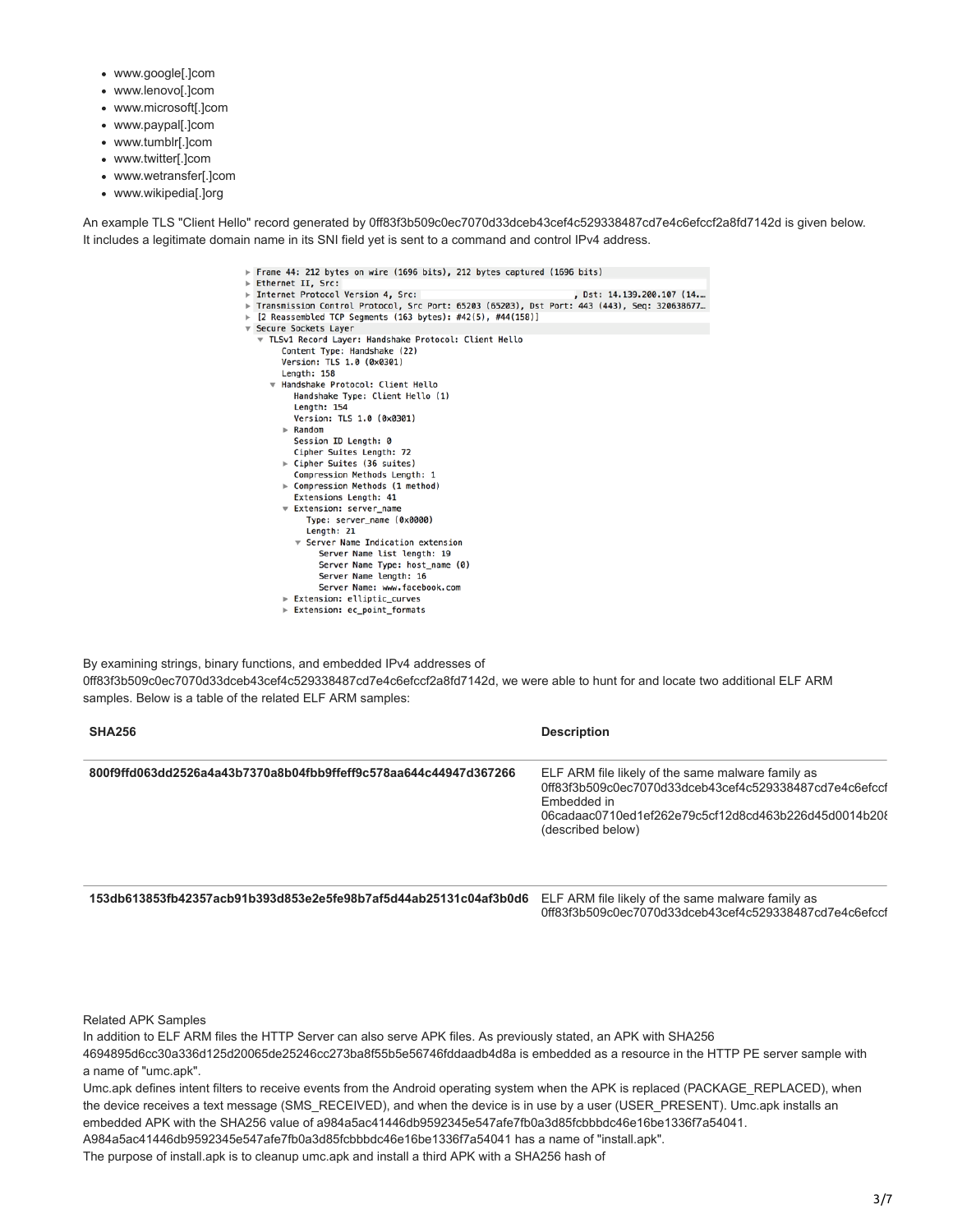4607082448dd745af3261ebed97013060e58c1d3241d21ea050dcdf7794df416 and a name of "object.apk". Object.apk is the final malicious payload. This APK ensures that it is running when the device is booted and provides backdoor capabilities to its controller.

- Record the microphone
- Capture from the camera
- Upload, execute, and manipulate local files
- Download remote files
- Record GPS information
- Read contact information
- Observe SMS or MMS messages
- Record web browsing history and bookmarks
- Scan and capture WiFi information

Below is an image of decompiled code from a main component of the backdoor. It shows the internal version number for this APK is "4.2.160713" it is unclear if this is an accurate representation of the number of iterations of development undertaken on this malware family, or if it is to give the APK an air of legitimacy.

public class WideApplication

```
public static AudioRecorder m_ar;
public static hoolean m_bUSBConn = false;
public static CameraSnapshot m_cam;
public static GpsPosition m_gps;
public static MSGManager m msg;
public static int m_nDone = 0.
public static final int m_nMaxSleep = 2880;
public static int m_nSleep;
public static PowerManager m_pm;
public static String m_strConfigPath;
public static String m_strPropertyPath;
public static String m_strUID;
public static String m_version = "4.2.160713";
public static WireManager m_wifi;
```
Configuration information for object.apk is included in the APK as a resource named "assest.png". The configuration information can be decoded using the following Python function:

1 def cnfdecr(s): 2 3 4 5 6 7  $b = "$  for each in s: tmp = ord(each)  $tmp = tmp - 55$  $tmp = tmp \land 0x12$  $b \leftarrow \text{chr}(\text{tmp})$ 

8 return b

The decoded configuration values and their purposes follow:

| Value          | <b>Purpose</b>     |
|----------------|--------------------|
| 4              | <b>Proxy Count</b> |
| 113.10.170.98  | IPv4               |
| 443            | Port Number        |
| 98.101.211.250 | IP <sub>v4</sub>   |
| 443            | Port Number        |
| 173 0 138 250  | IPv4               |
| 443            | Port Number        |
| 192 168 1 49   | IP <sub>V</sub> 4  |
| 443            | Port Number        |
| 60             | Sleep Time         |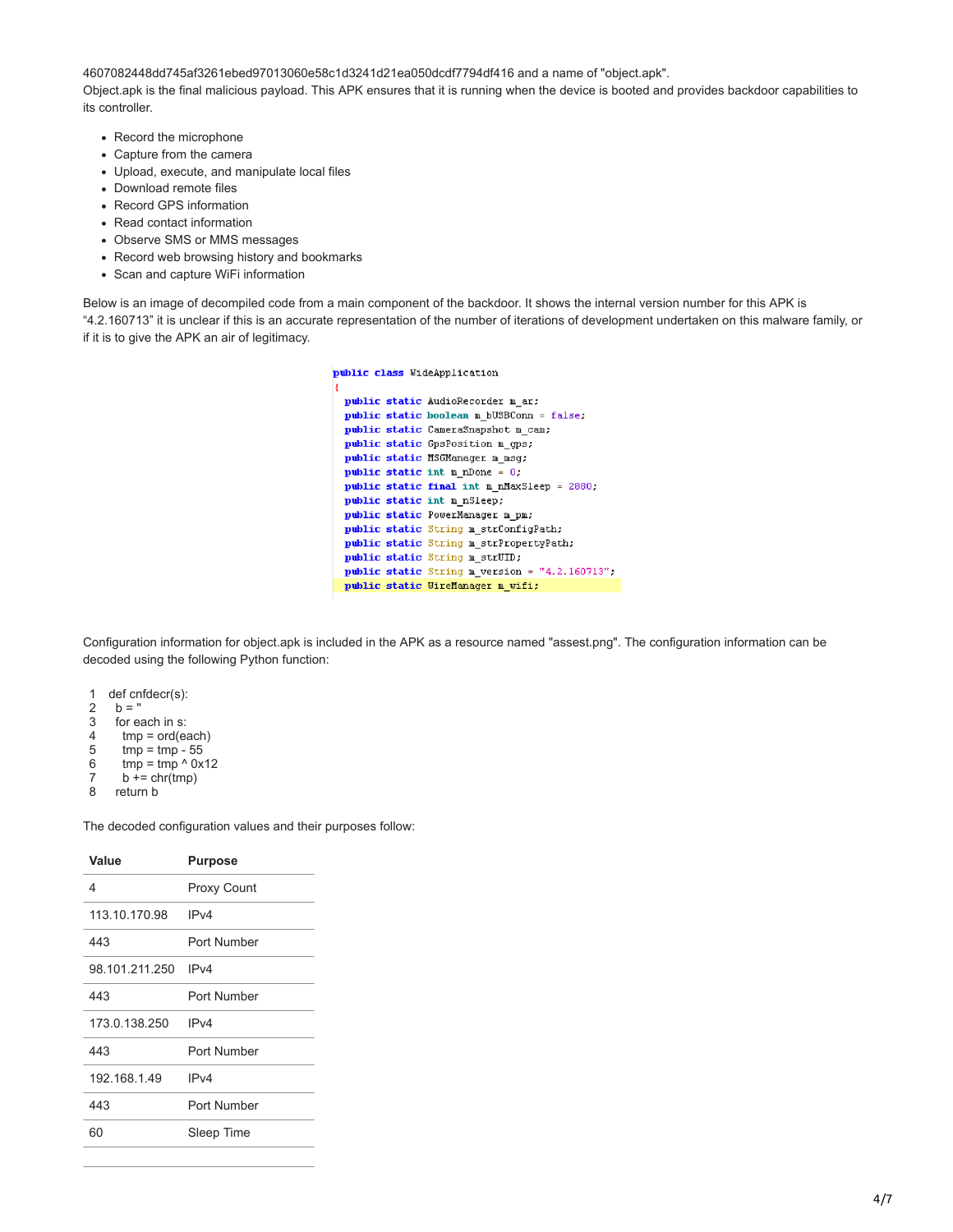Following our analysis of the payload APK, we were able to locate an additional related APK. The APK with SHA256 hash value of 06cadaac0710ed1ef262e79c5cf12d8cd463b226d45d0014b2085432cdabb4f3 contains

800f9ffd063dd2526a4a43b7370a8b04fbb9ffeff9c578aa644c44947d367266, one of the ELF ARM files discussed in a table under the section titled, "Related ELF ARM Samples".

This APK, 06cadaac0710ed1ef262e79c5cf12d8cd463b226d45d0014b2085432cdabb4f3, contains resources which reference legitimate applications of varying popularity. We hypothesize the inclusion of these resources are to disguise the application's true intent and to make the application seem legitimate. The inclusion of KaKaoTalk resources leads us to believe this APK is targeting South Koreans. The image below shows some of the referenced mobile applications resources:



The purpose of 06cadaac0710ed1ef262e79c5cf12d8cd463b226d45d0014b2085432cdabb4f3 is to execute the ELF ARM file is contains. Below shows decompiled source code of the "com.godpeople.GPtong.ETC.SplashActivity" resource in the APK which contains the main functionality of the APK. It executes the ELF ARM file named "while" and logs activity to the debug log named "snowflake".



Relationships to Known Samples

Originally, the PE server was identified by its binary overlaps with the following samples:

- 410959e9bfd9fb75e51153dd3b04e24a11d3734d8fb1c11608174946e3aab710
- 4cf164497c275ae0f86c28d7847b10f5bd302ba12b995646c32cb53d03b7e6b5

When executing, both samples create the mutex "FwtSqmSession106839323\_S-1-5-20" which has ties to Operation Blockbuster and the attacks on the SWIFT banking system. Once this overlap in indicators was identified, and manual investigation began, additional overlaps began to emerge.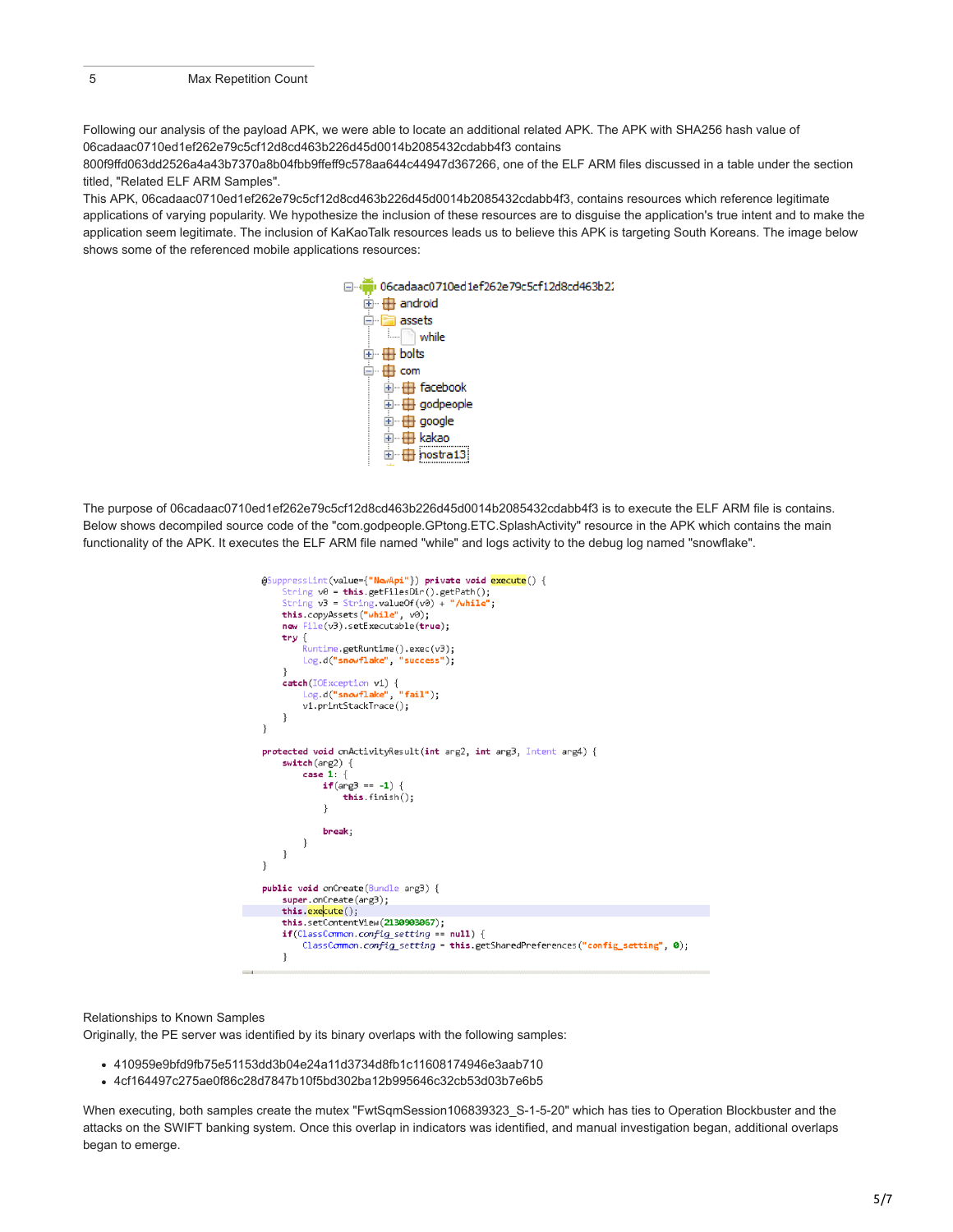Additional functional code overlaps are found between the following samples and the PE server:

- 1d195c40169cbdb0f50eca40ebda62321aa05a54137635c7ebb2960690eb1d82
- af71ba26fd77830eea345c638d8c2328830882fd0bd7158e0abc4b32ca0b7b74

The PE server sample is not the only sample with ties to previously identified malware. Infrastructure reuse also exist between the IPv4 addresses embedded in ELF ARM files detailed in the previous section and previously identified malware. For example, 175.100.189.174 is embedded in 800f9ffd063dd2526a4a43b7370a8b04fbb9ffeff9c578aa644c44947d367266 and is also contacted by a606716355035d4a1ea0b15f3bee30aad41a2c32df28c2d468eafd18361d60d6, a documented Destover sample. Another example of IPv4 address reuse is 119.29.11.203. This IPv4 address is embedded in the ELF file with SHA256 of 153db613853fb42357acb91b393d853e2e5fe98b7af5d44ab25131c04af3b0d6 and is also contacted by 7429a6b6e8518a1ec1d1c37a8786359885f2fd4abde560adaef331ca9deaeefd which is a PE payload delivered by the macros in the following malicious documents:

- 7576bfd8102371e75526f545630753b52303daf2b41425cd363d6f6f7ce2c0c0
- ffdc53425ce42cf1d738fe22016492e1cb8e1bc657833ad6e69721b3c28718b2
- c98e7241693fbcbfedf254f2edc8173af54fcacebb7047eb7646235736dd5b89

These macros share the same logic as macros discussed by Unit42 in previous reports.

#### Final Thoughts

It is clear that source code was reused between previously reported samples and the cluster of new samples outlined by Unit 42. Additionally, command and control IPv4 addresses were reused by the malware discussed in this analysis. Technical indicators as well as soft indicators, such as APK themes and names, provide soft and tenable ties to the actors behind Operation Blockbuster and the HiddenCobra group. The image below summarizes all of the relationships presented in this report:



Attribution is difficult to confidently achieve even with an in-depth technical knowledge and large pool of telemetry to hunt through. Without targeting and delivery information this report offers a partial perspective on this new activity targeting Korean speaking Samsung users. Palo Alto Networks customers can review this cluster of newly discovered malware by examining the [GoingMobile](https://autofocus.paloaltonetworks.com/) AutoFocus tag. Unit 42, before publication, notified both Samsung and the KrCERT of the activity detailed here. We would like to thank both organizations for working so quickly with us.

Indicators of Compromise

## **SHA256**

06cadaac0710ed1ef262e79c5cf12d8cd463b226d45d0014b2085432cdabb4f3 0ff83f3b509c0ec7070d33dceb43cef4c529338487cd7e4c6efccf2a8fd7142d 153db613853fb42357acb91b393d853e2e5fe98b7af5d44ab25131c04af3b0d6 1d195c40169cbdb0f50eca40ebda62321aa05a54137635c7ebb2960690eb1d82 2b15e4289a3eb8e4eb8c2343895002dde7f5b2791e3c799b4f869be0aa85d2e8 410959e9bfd9fb75e51153dd3b04e24a11d3734d8fb1c11608174946e3aab710 4607082448dd745af3261ebed97013060e58c1d3241d21ea050dcdf7794df416 4694895d6cc30a336d125d20065de25246cc273ba8f55b5e56746fddaadb4d8a 4cf164497c275ae0f86c28d7847b10f5bd302ba12b995646c32cb53d03b7e6b5 7429a6b6e8518a1ec1d1c37a8786359885f2fd4abde560adaef331ca9deaeefd 7576bfd8102371e75526f545630753b52303daf2b41425cd363d6f6f7ce2c0c0 790662a047047b0470e2f243e2628d8f1b62794c1359b75ed9b856325e9c961a